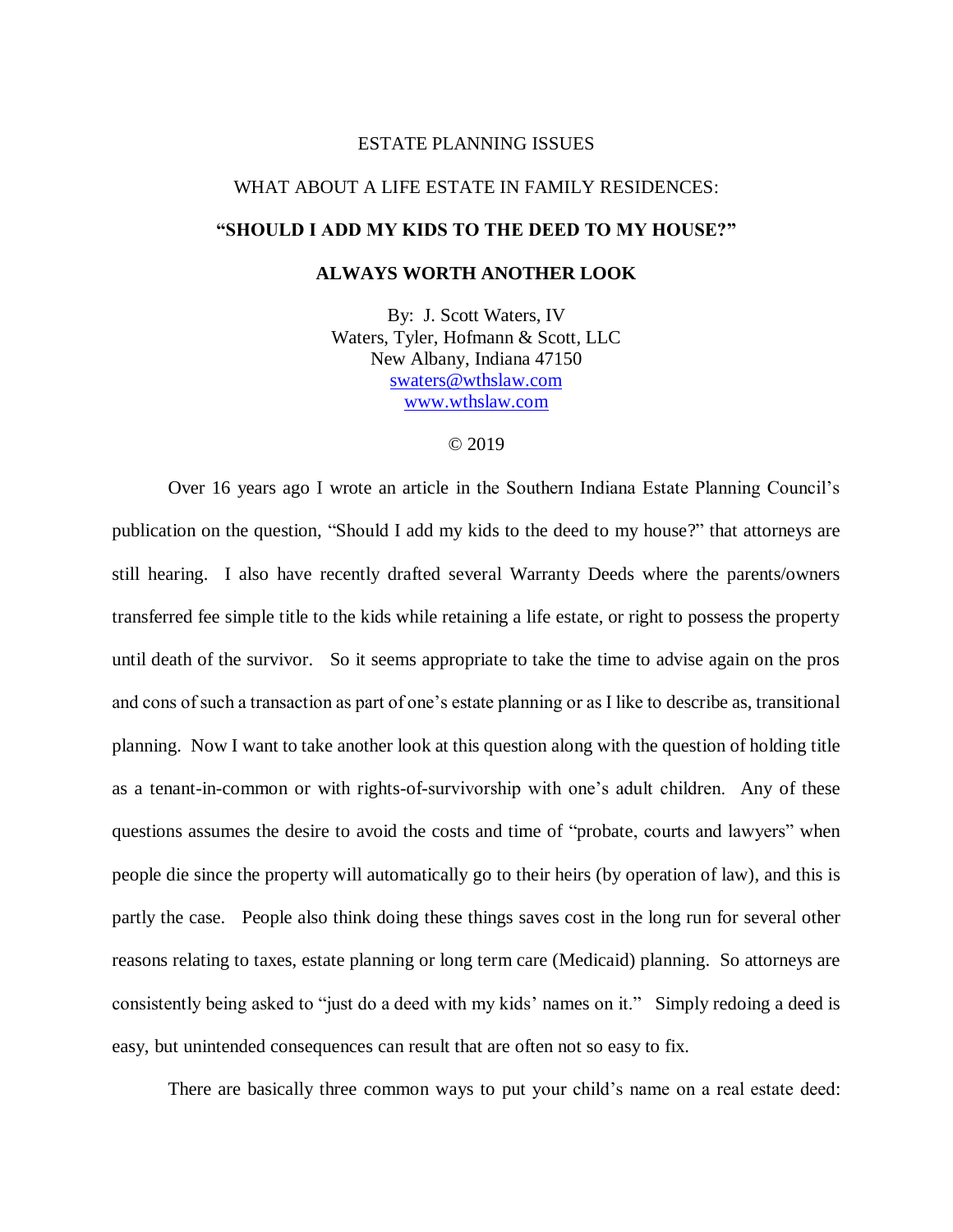first, by adding them as a "joint tenant" which gives them rights of survivorship; second, by adding them as a "tenant in common," which gives each child an undivided ownership percentage in the house, but no survivorship rights; and lastly, by deeding the children the title to the property and withholding a "life estate." A "life estate" is created when the parents deed the house to the kids, but retain a life estate in the property, allowing the parents to possess, or profit from, the house until they die. The parents become "life tenants" and the kids become owners of house as "remaindermen." The life tenant can move out and still retain the rights to the profits of the property during his or her life (not just while he or she lives on the property).

Putting the kids' names on the deed is a tempting planning technique because it is simple and inexpensive and it is viewed as taking the place of a Last Will and Testament. As a result, it is very common for subsequent attorneys to have to deal with these as situations change. Parents believe they are giving up the headaches of ownership to the kids, but they are giving up much more than control; they are limiting their future options by these methods. Another result of deeding to the kids and retaining a life estate is it gives the kids more involvement in the property. But these issues are just part of the problem. Once the property is put in the names of several parties, both the parent(s) and the kids still retain some amount of control as either "joint tenants," "tenants in common" or "holders of a life estate," or as "remaindermen" (those receiving the property after the life tenant *dies*). Some such co-owners do not know the difference between "tenancy in common" and "joint tenancy," and their heirs lose out on any sale proceeds because they were not "tenants in common" owners. Other co-owners do not think about having equal legal rights with other co-owners who can share in all of the property.

Furthermore, to change such forms of ownership of property, *all* parties must re-sign a transferring deed, which may be difficult since they may not *all* agree, one may be incapacitated,

2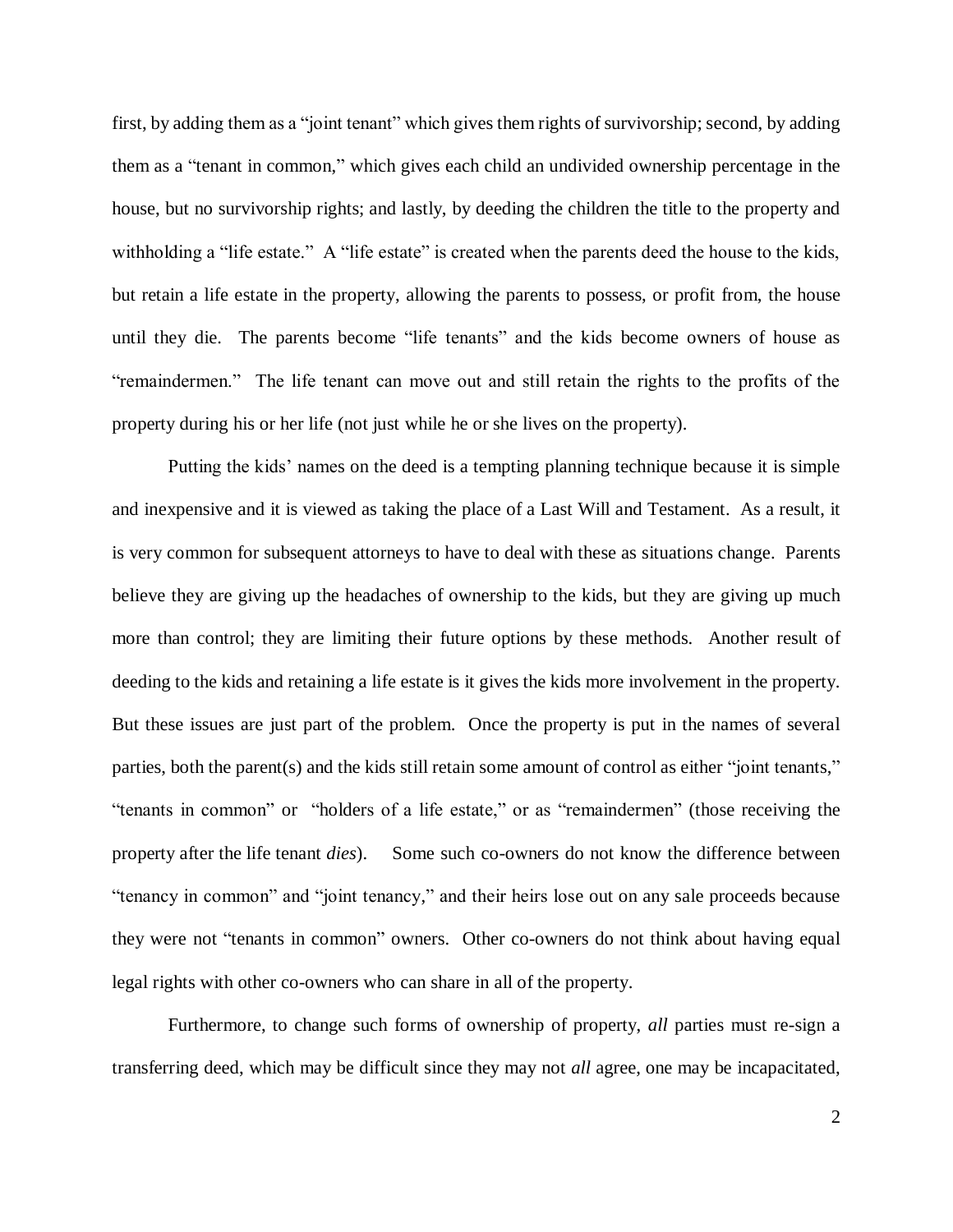or one may have died. These circumstances can be overcome but at a cost of money and time. The bottom line is that the method you use can have different consequences on the ultimate outcome.

Another common problem with people putting the names of their children on their deed as "joint tenants with rights of survivorship," is that it only assures that the surviving parent's *last*  living child will receive the property outright and the deceased children's heirs receive nothing. This form of ownership does avoid "probate, courts and lawyers" and is one method to pass the parents' property to their heirs. But only the last surviving child receives the property, and this may not be the parents' true desired result since it could leave their deceased children's heirs out entirely.

Some people choose to add their kids' names to their deeds to remove the property from their estate in anticipation they may need to go into a nursing home. Under Indiana Medicaid Law, property held as "joint tenants with rights of survivorship" is not considered to be an "available" asset for calculation of Medicaid eligibility, and, therefore, the jointly held property does not need to be "spent down" prior to applying for Medicaid. Generally speaking, a person may make gifts more than sixty (60) months prior to applying for Medicaid, and these gifts will not affect his or her Medicaid eligibility under Indiana law. With fiscal problems at all levels of government, the chances of a retroactive extension of the 60 month rule is not only likely but probable.

Be careful not to execute documents too quickly without considering all the ramifications, most importantly income tax concerns is a key one. By adding someone to the deed, you, the parent, are making a gift to that person, and the child or "donee" then takes the tax basis (the price for which the property was purchased plus capital improvements) of that portion of the property interest the child is receiving. Thus, a later sale of the property would have additional tax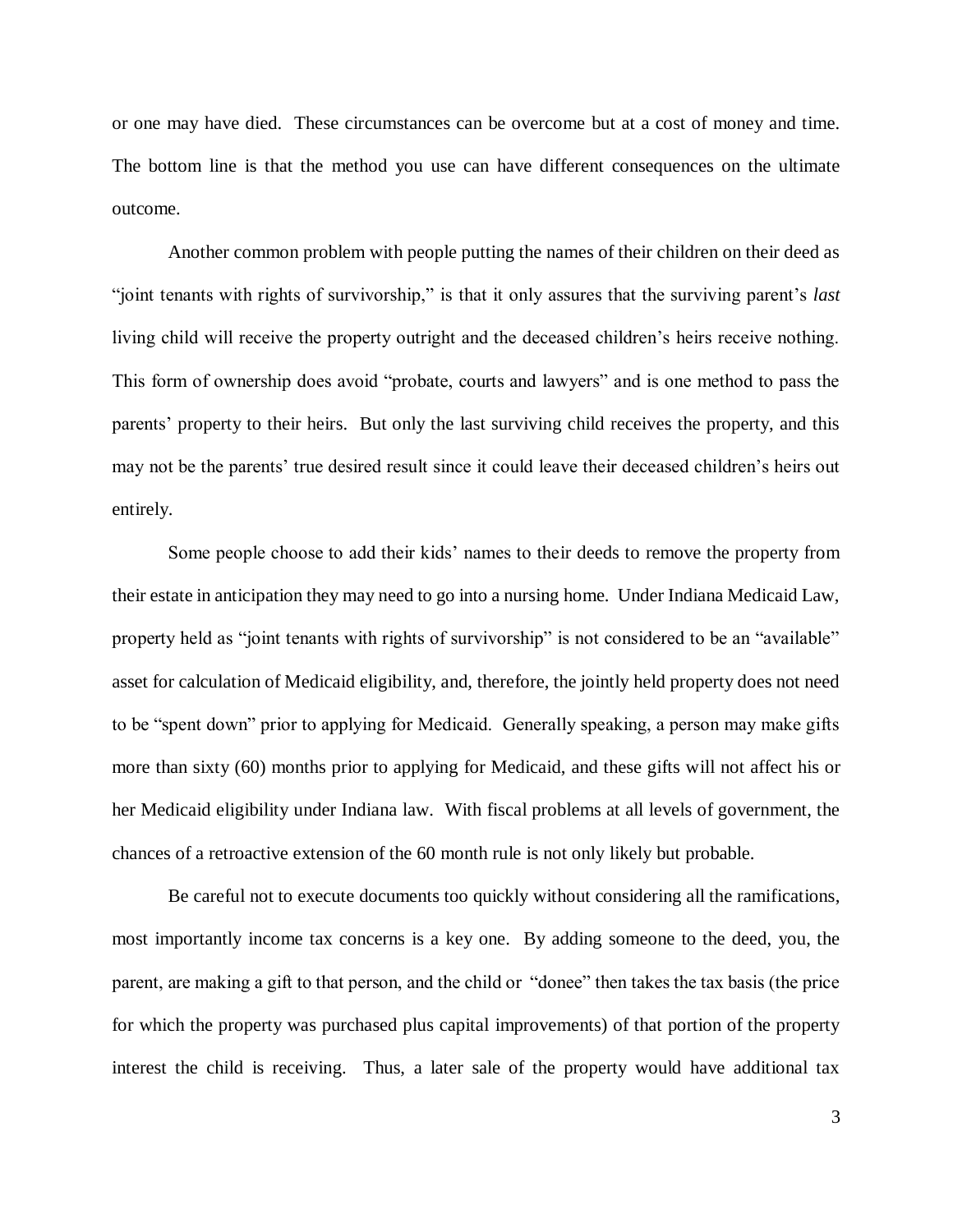ramifications as generally described below. Conversely, if the kids receive the interest after you pass away, they get a "stepped-up basis" for income tax purposes to the fair market value at the time of death. If they sell it after your death for the date-of-death value, they will pay no capital gains tax. Of course, if they sell it later when the fair market value has gone up above the "date of death value," they will pay capital gains on that appreciation.

If you as the parent put an only child on the deed and you die, the child will receive a "stepped-up basis" for the one-half interest that you owned upon death. But the one-half interest the child received from you during your life would have a tax basis equal to the same tax basis you had, which is usually lower. Thus, your child would have capital gains tax on that portion.

For example, assume the parent bought a home for \$20,000 that is now worth \$100,000. The parent puts a child on the deed. The tax basis for the child would be \$10,000 (one-half of \$20,000). If the parent were then to die and the child sells the property, the child will pay no capital gains tax on \$50,000, (the one-half interest he or she receives as inheritance), but will pay capital gains tax on the one-half ownership interest he or she received **before** the death of the parent, or \$40,000 (\$50,000 minus \$10,000) at the rate of fifteen percent (15%) or \$6,000.00 (\$40,000 x 15%). That is \$6,000.00 that the child would not have had to pay if the deed had not been put in the child's name before the parent's death.

If the child makes the home his or her principal residence and lives there for two out of the last five years and then sells the house, he or she will get the same tax savings as the parent on up to \$250,000 for individuals and \$500,000 for married couples on any capital gain on the sale.

Another tax aspect to consider is gift tax. If the value of the property interest transferred to your children is more than \$12,000 each, a gift tax could be due on the value in excess of \$12,000. However, this gift tax could be avoided if you use a portion of your "lifetime exclusion"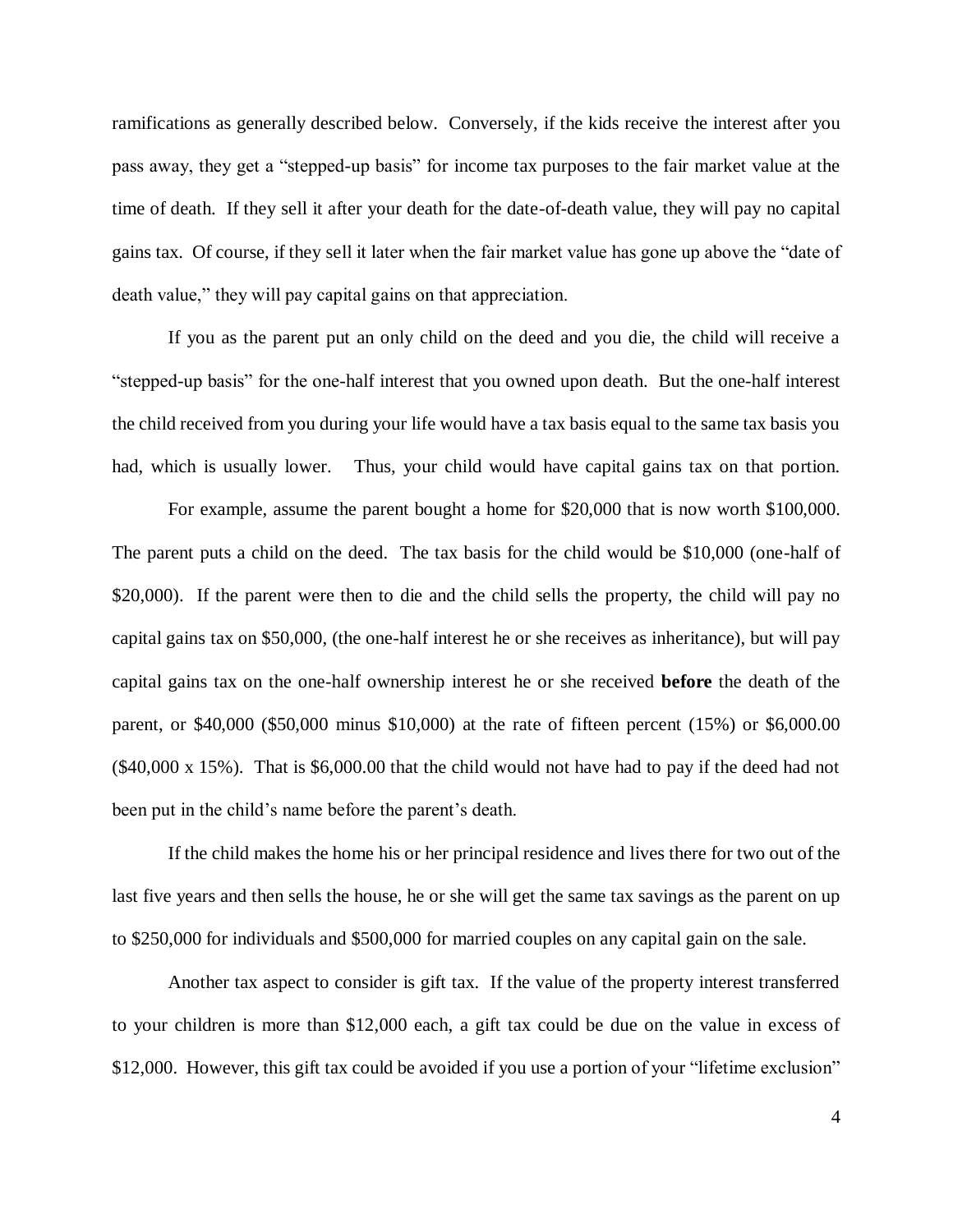(currently \$1.0 million). So really no gift tax would be due unless you have a very large piece of property or have other significant assets.

Other issues or questions to be considered before you add your children to your deed are: do my real estate taxes on the property go up because I lose my veterans, old age, homestead, and/or mortgage exemptions; does my mortgage lender need to approve this type of transaction; does this affect tax treatment of my selling my principal residence tax-free (up to \$250,000 if single or \$500,000 if married of capital gain is tax-free); and does it achieve my overall estate planning goals of who gets what and how much? Lastly, am I exposing my house to potential creditors of my children?

Thus, the questions "Should I put my kids on my deed?" and "What method do I use to put my kids name on the deed" are clearly not easy ones and should be carefully considered before taking any actions. It is important to ask, what am I trying to accomplish and does the means to that accomplishment have any unintended results I want to avoid?

Once the transaction is complete there are several respective duties of the parties. The Life Tenets have the right to possess and receive all profits from the property, but are responsible for all expenses attributable to the use of the property, including but not limited to real estate taxes, homeowner's insurance (showing the respective interest of the owners on the Certicate of Insurance preferably), and maintenance, but not capital improvements or additions to the property. Normal wear and tear are excepted from maintenance as a normal and expected depreciation of the property when the kids get it upon the survivor's passing, commonly called "Remaindermen." The value of the whole property is calculated using life expectancy tables used by the Indiana Department of Revenue to calculate a percentage assigned to the Life Tenet and to the Remaindermen. This percentage would be used to determine value if there were a fire or